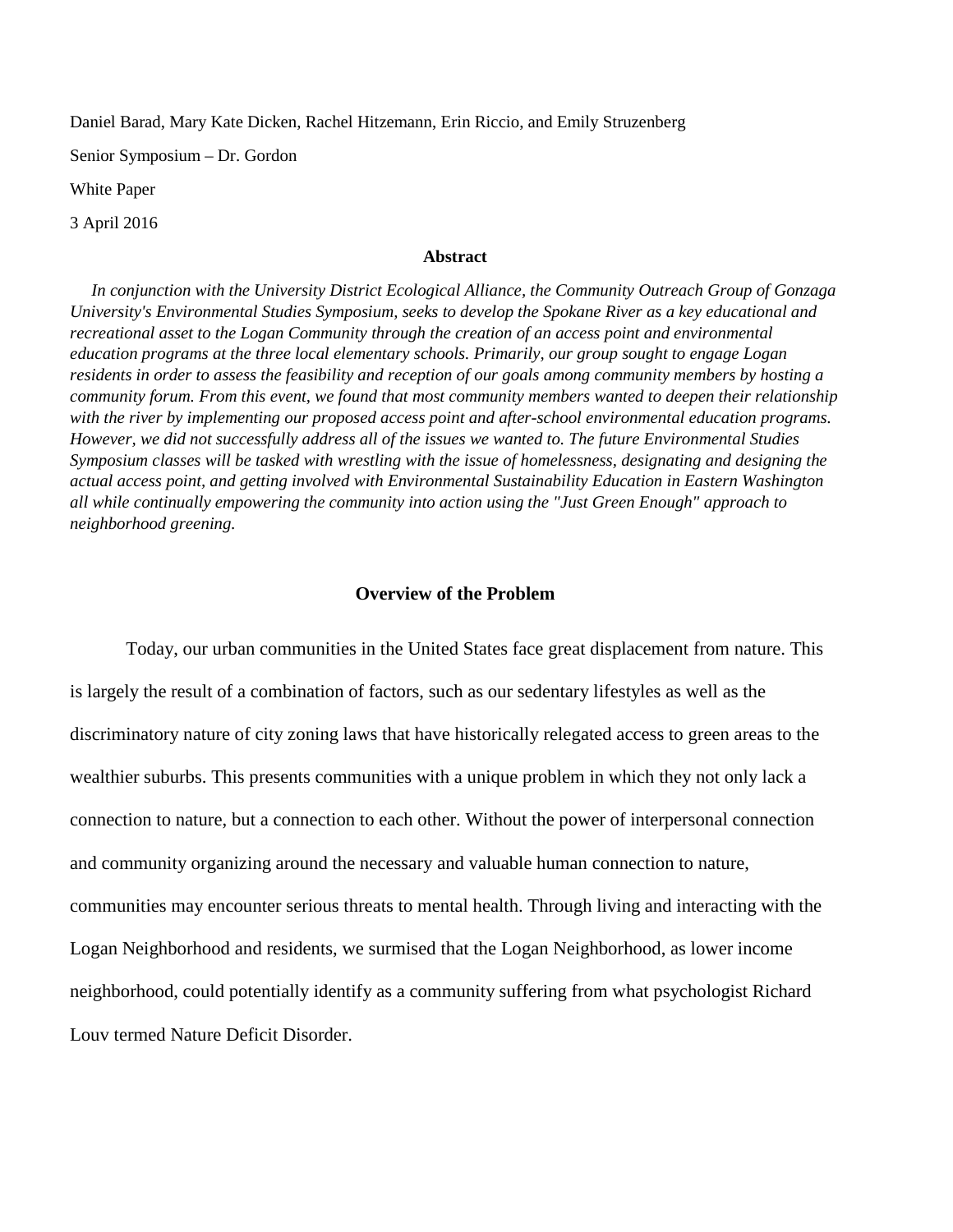Richard Louv created the term Nature Deficit Disorder in his 2005 book *Last Child in the Woods*, to describe the psychological, physical and cognitive costs of human alienation from nature, particularly for children in their vulnerable developing years.<sup>[1](#page-1-0)</sup> Louv claims that a combination of current lifestyle choices including high stress environments, high screen times, car focused culture, along with lack of access to green spaces causes overall human health to decline. A study conducted by the Human-Environment Research Laboratory at the University of Illinois discovered that children as young as 5 showed a significant reduction in symptoms of attention deficit/hyperactivity disorder when they engaged with nature.<sup>[2](#page-1-1)</sup> Similarly, in another study, researchers found an association between higher neighborhood greenness and slower increases in children's body mass over a two-year period, regardless of residential density.<sup>[3](#page-1-2)</sup> Louv proposes that direct exposure to nature is essential for the physical and emotional health of both children and adults. Outside research supports this claim, showing that exposure to the natural environment can reduce stress, promote a sense of place and improve physical relaxation, mental restoration, positive emotions, social connectedness, and experiences of tranquility and peace.<sup>[4](#page-1-3)</sup> This research presents a strong case for the necessity of access to green space in our communities today, as there are many benefits to overall community health and wellbeing. Therefore, we realized that bringing greater access to the Spokane River could potentially reverse the effects of Nature Deficit Disorder, as well improve the community itself.

However, alongside the benefits of greening of neighborhoods also comes the possibility of gentrification. Historically, green space in American cities has been highly stratified based on income,

<span id="page-1-0"></span> <sup>1</sup> Louv, Richard. "No More "Nature-Deficit Disorder" *Psychology Today*. 28 Jan. 2009. Web. 01 Apr. 2016.

<span id="page-1-1"></span><sup>2</sup> Louv, Richard. Do Our Kids Have Nature-Deficit Disorder?"*Educational Leadership.* Volume 67 Dec. 2009. Web. 01 Apr 2016. Pg 1-7.

<span id="page-1-2"></span><sup>3</sup> Louv, Richard. Do Our Kids Have Nature-Deficit Disorder?"*Educational Leadership.* Volume 67 Dec. 2009. Web. 01 Apr 2016. Pg 1-7.

<span id="page-1-3"></span><sup>4</sup> Warber, Sara L., Ashley A. Dehudy, Matthew F. Bialko, Melissa R. Marselle, and Katherine N. Irvine. "Addressing "Nature-Deficit Disorder": A Mixed Methods Pilot Study of Young Adults Attending a Wilderness Camp."*Evidence-Based Complementary and Alternative Medicine* 2015 (2015): 1-13. Web.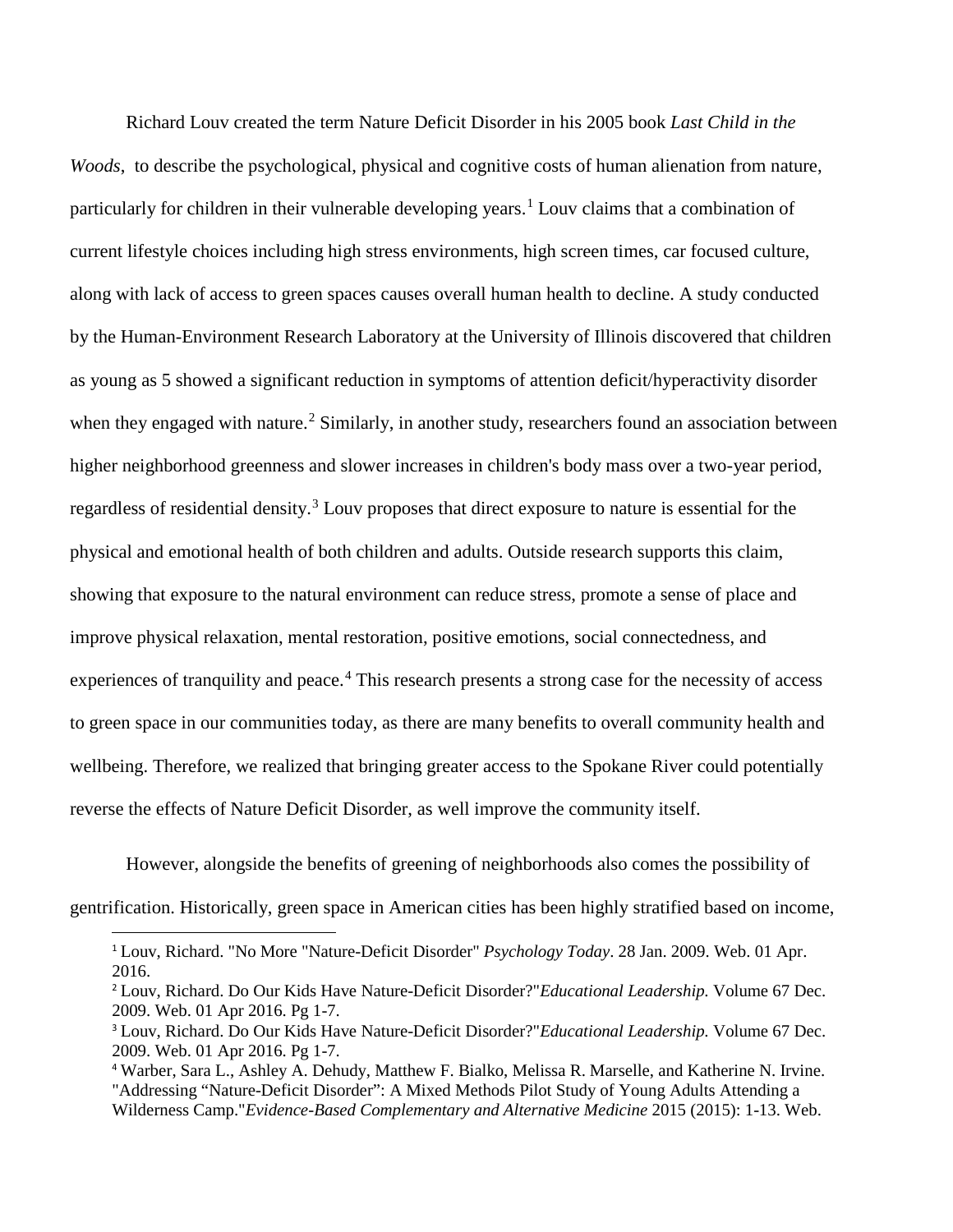race, gender, and age.<sup>[5](#page-2-0)</sup> Wealthier citizens have typically occupied the suburbs outside of cities with ample access to parks and other green spaces, while lower income citizens have generally lived near the urban center of a city, with little to no access to these green spaces. The challenge with addressing the problem of access to nature in lower income communities is that sometimes the greening of these spaces improves the aesthetic value and public health of an area to the extent that it drives home prices up, and forces out the very people it sought to help. This creates a unique kind of paradox for those involved in restoration projects in lower income neighborhoods. In Spokane, gentrification occurred when Riverfront Park was developed to showcase Spokane as an environmentally friendly city for Expo '74, displacing many working class communities.<sup>[6](#page-2-1)</sup> The then question becomes, how do we bring greater access and connection to nature for these communities without running the risk of gentrification? One strategy is the "just green enough" approach, which emphasizes the cleanup aspect over the redevelopment aspect of neighborhood greening. This approach generally focuses on small, scattered projects rather than larger civic projects. By honing in on small-scale points of intervention, project managers can distribute access to nature for urban residents evenly rather than creating greater access for property development. The "just green enough" approach also actively engages the population it seeks to serve. By relying on public engagement and activism rather than market strategies or ecological approaches, the "just green enough" strategy ensures that local concerns drive the project. As an extra measure, this approach can be supported by policies that mitigate

-<br>5

<span id="page-2-1"></span><span id="page-2-0"></span>Wolch, J.R., et al."Urban green space, public health, and environmental justice: The challenge of making cities'just green enough.'" Landscape Urban Plan. (2014),  $\lt$ http://dx.doi.org/10.1016/j.landurbplan.2014.01.017 >.

<sup>6</sup> Bryson, Jeremy. "Greening Urban Renewal: Expo '74, Urban Environmentalism and Greenspace on the Spokane Riverfront, 1956-1974." *Journal of Urban History.* 2012.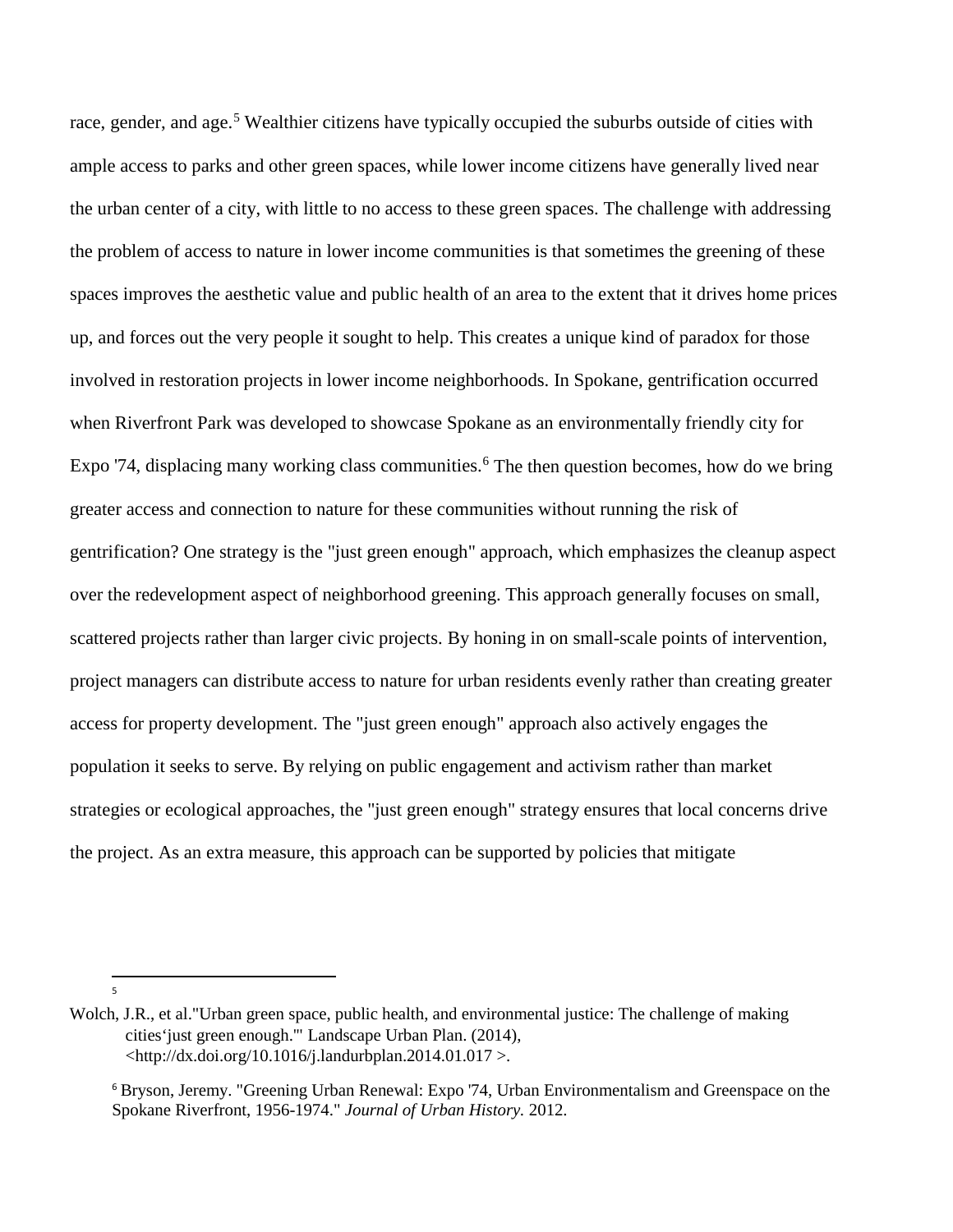gentrification such as rent control measures of local homes and businesses.[7](#page-3-0) Drawing upon this research, we explored the demographics of the Logan Neighborhood in order to better inform how we approached this problem of mitigating the negative effects of Nature Deficit Disorder without running the risk of gentrification.

# **Logan Neighborhood Demographics**

The Logan Neighborhood is located in the community that surrounds Gonzaga University and where many Gonzaga students reside. Logan is classified as a low income neighborhood according to Spokane Regional Health District's Health Inequities study. The Logan Neighborhood experiences above average rates of obesity and heart disease and below average life expectancy. 46.6- 60.3% of the Logan community is at or below the federal Poverty level; the Logan neighborhood is ranked fifth for suicide rates, and is rated second for percentage of teen pregnancies in Spokane County.<sup>[8](#page-3-1)</sup> The concerns listed on the Logan neighborhood website are principally attributed to poverty, they include, fear of personal safety, hunger, gang violence, threat of theft, poor hygiene, and poor dental care. Additionally, teachers in local elementary schools have identified a "mental health crisis" occurring in young students.<sup>[9](#page-3-2)</sup> With an impoverished community and its accompanying problems comes a lack of quality, well maintained green space.<sup>[10](#page-3-3)</sup> This is evidenced in Logan considering the only green space is a 13 acre city park. Mission Park is a central location in the Logan neighborhood and proposes several

<span id="page-3-0"></span> <sup>7</sup> Wolch, J.R., et al."Urban green space, public health, and environmental justice: The challenge of making cities'just green enough.'" Landscape Urban Plan. (2014),

 $\lt$ http://dx.doi.org/10.1016/j.landurbplan.2014.01.017 >.

<span id="page-3-1"></span><sup>8</sup> Spokane Regional Health District, comp. *Odds Against Tomorrow Health Inequities in Spokane County*.

<span id="page-3-2"></span><sup>9</sup> "Gonzaga University, Spokane Washington." Preliminary Findings December 2015. Accessed April 27, 2016. http://www.gonzaga.edu/Student-Development/MAPS/findings.asp.

<span id="page-3-3"></span><sup>10</sup> Wolch, J.R., et al."Urban green space, public health, and environmental justice: The challenge of making cities'just green enough.'" Landscape Urban Plan. (2014),  $\lt$ http://dx.doi.org/10.1016/j.landurbplan.2014.01.017 >.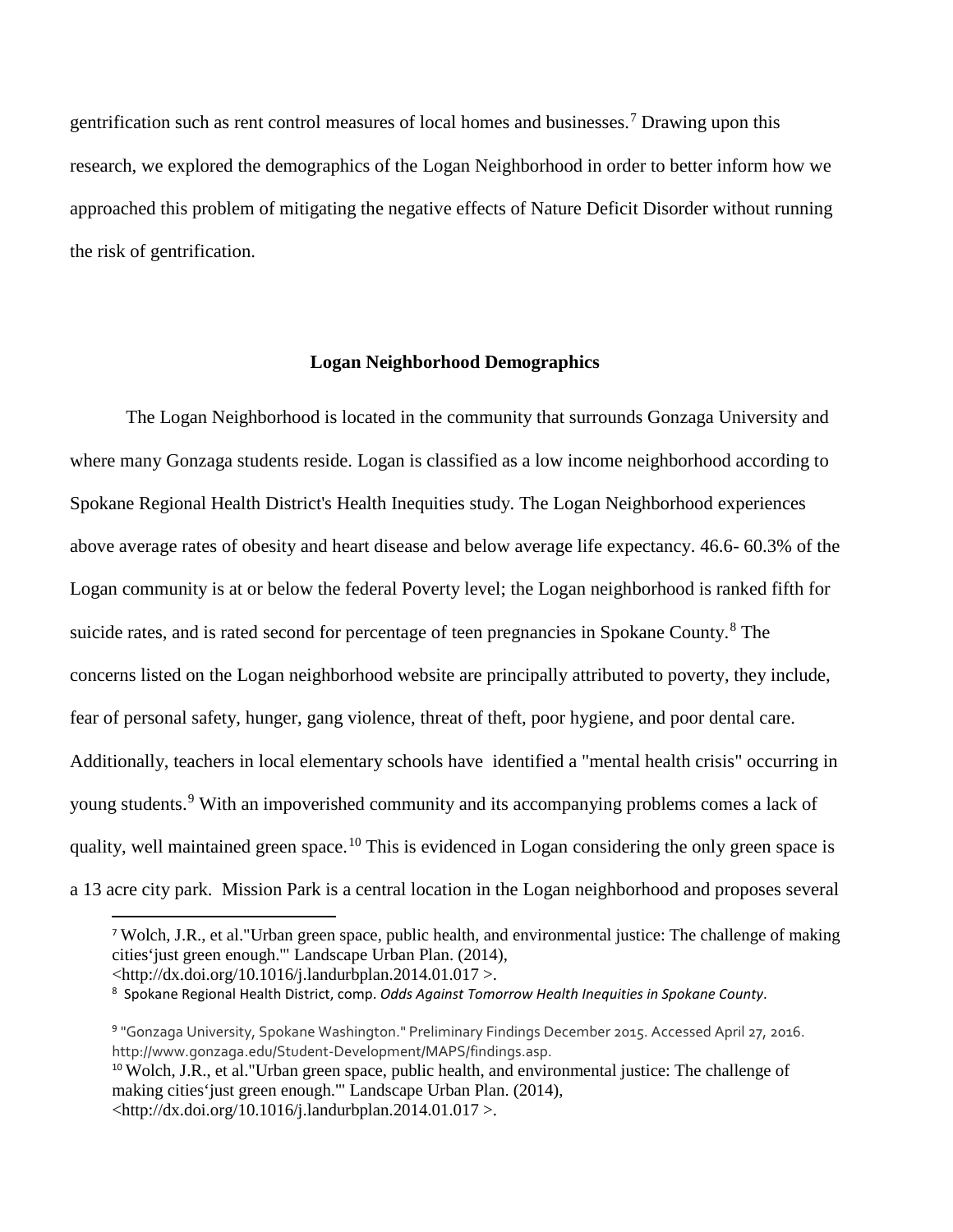amenities like basketball courts, tennis courts, a play ground, pavilions, and a softball field, yet despite the opportunity for river access (there is a shoreline about 50 feet away from the park's west lawn) there is no point to access the river. We can reasonably deduce, from the lack of real access to wild nature in the Logan community and Logan's health demographics, that there is a potential for nature deficit disorder to develop within this community.

### **Addressing the Issue**

Lack of access to the Spokane river in the Logan neighborhood was a first point of concern. We wanted to provide a cleaned, restored shoreline with a more formal "put in" for canoes and kayaks on the shoreline closest to Mission Park's west lawn and environmental education. We wanted to assess if a recreational access point and increased opportunity for environmental education would interest Logan residents. Most importantly, we wanted our approach to be centered on local concerns that would drive the project, using the aforementioned "Just Green Enough" approach to neighborhood greening. This greening, particularly putting in an access point in Mission Park, is especially controversial in the Logan because of the large homeless population that uses the shoreline near Mission Park as a homeless camp. Therefore we turned to the Logan community itself, trying to find ways to inspire and empower residents to organize around a small-scale point of intervention; in essence, using the improvement of Mission Park as a starting point for potential recreation and educational opportunities without displacing people. Our idea was to reach out to the three local elementary schools in the areas, as well as other environmental education groups, that could help us establish an after school education program centered around this access point. While our group wanted to get the discussion going on this issues, our ultimate goal was to create enough public engagement among community members that they made this project their own.

### **Challenges**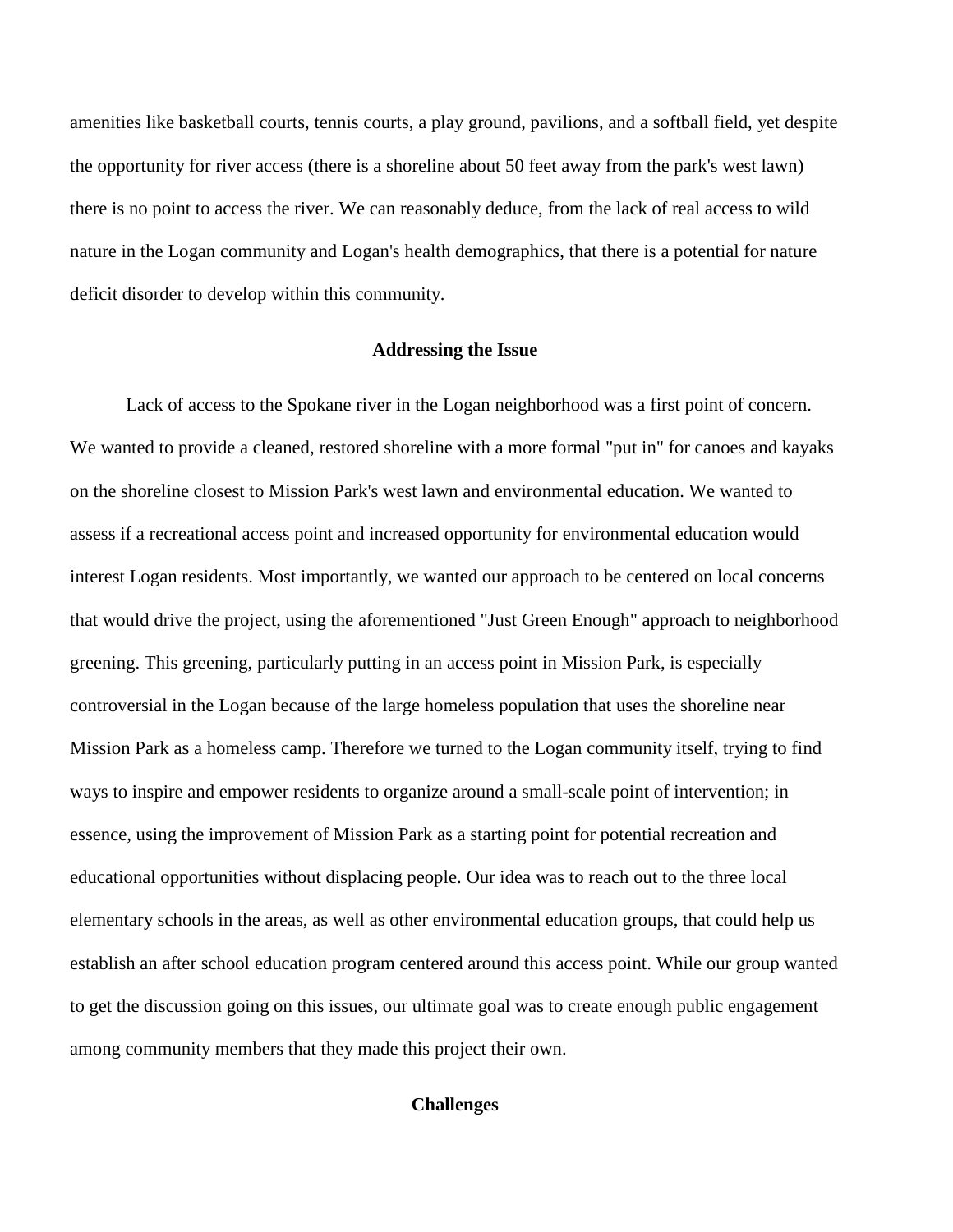We needed to first address some immediate challenges and logistics, the most troubling of which was homelessness. We noted significant homeless population during our walk throughs of the shoreline next to Mission Park, the bank was littered with remains of abandoned homeless camps as well as evidence of some active camps. A homeless presence presented safety concerns and a potential greening of the area risked providing more accessible terrain for homeless camps. The second concern was became very apparent to us on the walk through, and that was the issue of a railroad that bisected the park lawn and the river bank. Initially this presented the logistical challenge of "how could one safely approach the access point?" We considered an underpass or overpass, or the potential continuation of the Centennial trail over or under the railroad. The railroad was not only a physical inconvenience, but also a potentially political and economic one, in addressing who owned what property and how much funding would be required to commence the project. Our final and chief concern was whether or not the community favored our proposed actions and if the community had any specific concerns of their own regarding river restoration.

#### **Methods**

Our methodology revolved around getting as much face time and engagement with the community as we could by attending community meetings, reaching out to actors in the community, such as NGOs, elementary schools in the neighborhood, community leaders, and environmental educators. We sought to merge all of these conversations into one, by facilitating communication between Gonzaga Environmental Studies students and Logan residents through a community forum, dubbed "The Spokane River Community Café." The event took place at the Donut Parade, and in order to attain funding to rent the place, we applied for the Green Fund, who awarded us \$150. We reached out to Logan residents informing them of the event by posting flyers in local businesses, and passing them out door-to-door. We invited specific community leaders, many of whom responded and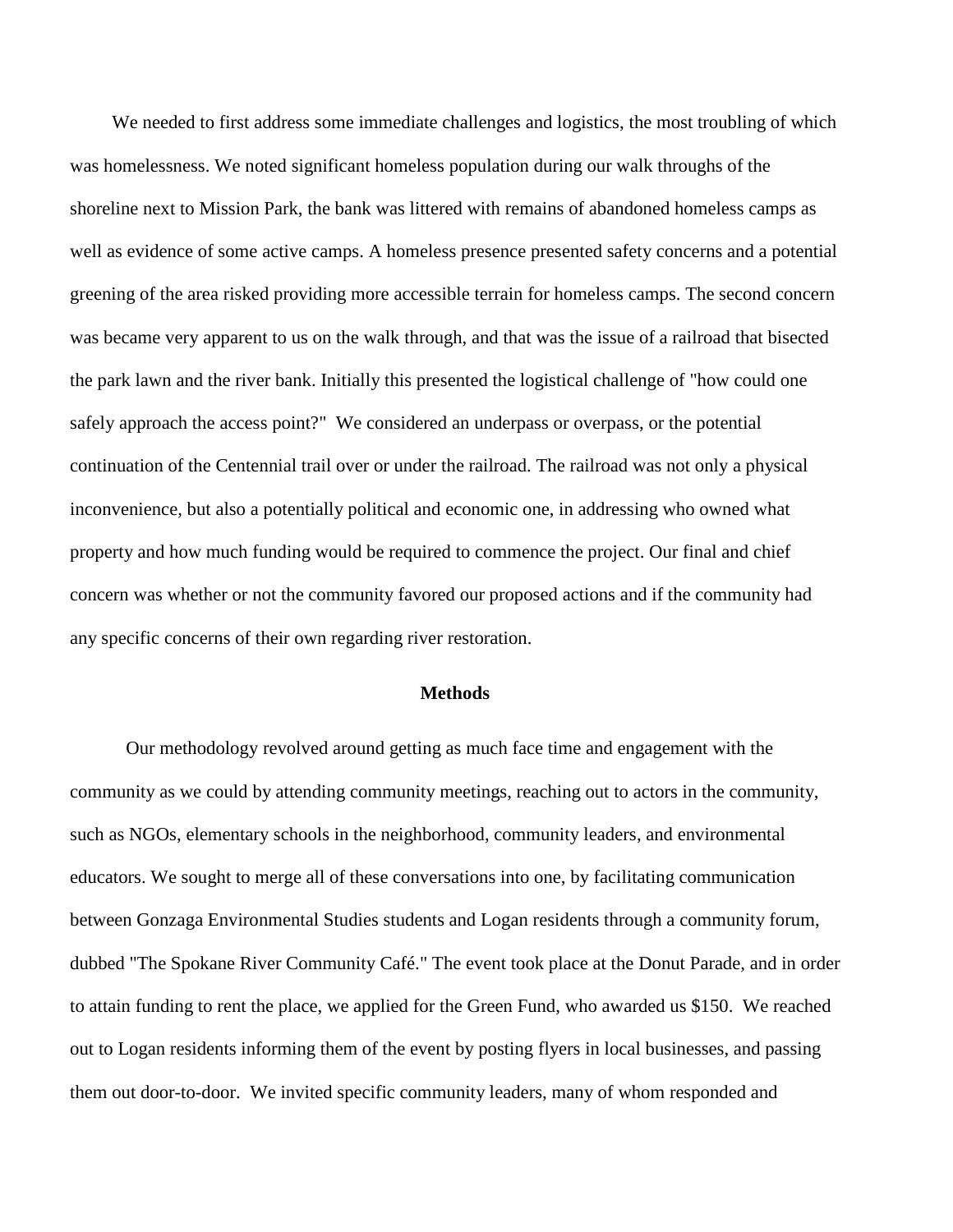attended the event, including Jerry White from the Spokane River Keeper, Nick Velis from UGM, Pete Hanson from St. Al's, Jamie Otsby from the East Valley Outdoor Learning center, and Toni Taylor from Spokane County Water Resources. To facilitate discussion and gain tangible outcomes, we created comment cards with which community members could express their relationship with and hopes for the role of the Spokane River in the Logan neighborhood, rating the their relationship to river as follows: negative relationship, no relationship, poor relationship, strong relationship, or positive relationship. In total, eleven people participated. Liaisons from each of the other sub groups attended and presented their progress to the community, and helped the social groups to answer questions specific to their subject matter. After each group presented, we opened the floor for discussion, additional questions, and collaboration.

Another component of our approach to engaging the public was through creating social media platform to share updates and events. Working with Vicki Egesdal from the Inland Northwest Land Conservancy, we created a Facebook page for the U District Ecological Alliance, as well as an email list for those who didn't have a Facebook. We used these platforms consistently through the semester, especially our Facebook page to advertise our central event—the Spokane River Community Café.

### **Findings**

## *Community Forum*

As we used the Community Café as a focal point for assessing the Logan Community's relationship to the Spokane River, as well as comparing our goals for the river with their goals, the Community Café provided the main platform for our findings. Our findings from the Community Café are as follows: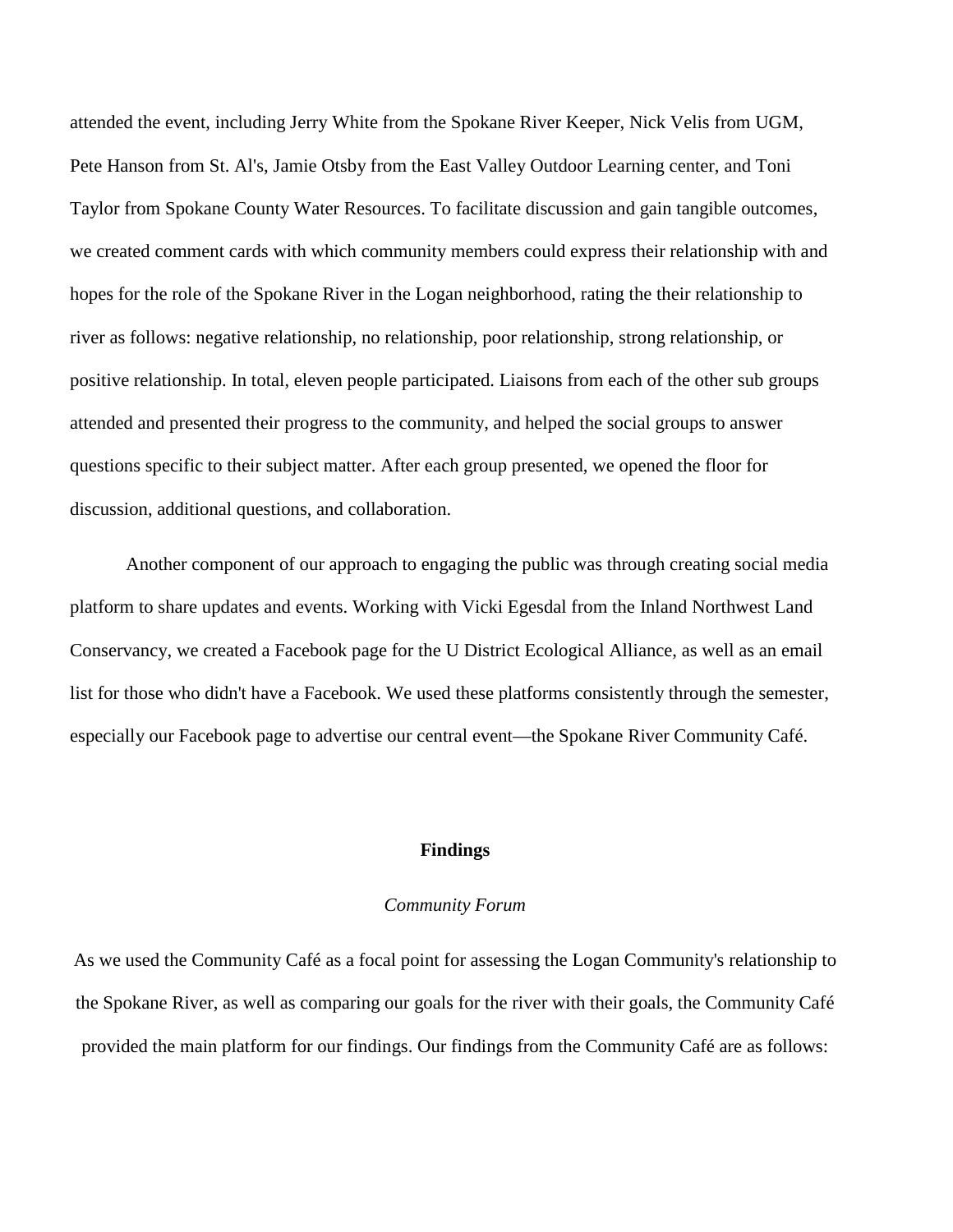On the comment cards, six circled positive relationship, one circled strong relationship, one circled poor relationship, one circled no relationship, and two were left blank. Community members with a positive relationship with the Spokane River commented that they interact with the river by utilizing the Centennial Trail (walking, running, biking, observing wildlife), swimming in the river, kayaking, or inter-tubing in the river, but the trail usage dominated interaction with the river. However, others who indicated poor or no relationship had similar interactions with the river, also using the Centennial Trail primarily for recreation. Next, we asked the community members to comment on where they would be most likely and least likely to access the river and the least likely. Centennial Trail, Riverfront Park, or Mission Park at Upriver Drive stood out as the most popular access points. Despite community members' varying relationship with the river, all conveyed that they desired more opportunity for interaction with the river, and that they could build a stronger, more positive relationship with the Spokane River with increased and improved access.

We asked how the community felt about an access point in Mission Park. Attendees were all open to the idea, but voiced several concerns such as safety. Pete Hanson, representing St. Al's, personally voiced this concern, speaking about homelessness and the general feel of the area proximal to Mission Park. The UGM representative addressed this point, admitting that safety concerns caused by homelessness are not an easy fix, but offering information about UGM to homeless persons instead of money aids in not enabling the lifestyle. He also assured participants that employees patrol the river bank and UGM's surrounding area and asked them not to settle on the property, if they did so they would not be able to use any of UGM's facilities.

Other comments of concern from the community members included the cleanliness of the Centennial Trail. There is a lot of trash and other undesirable objects around the trail and river. A participant commented that they wished to swim in the river without risks of foreign objects or toxicity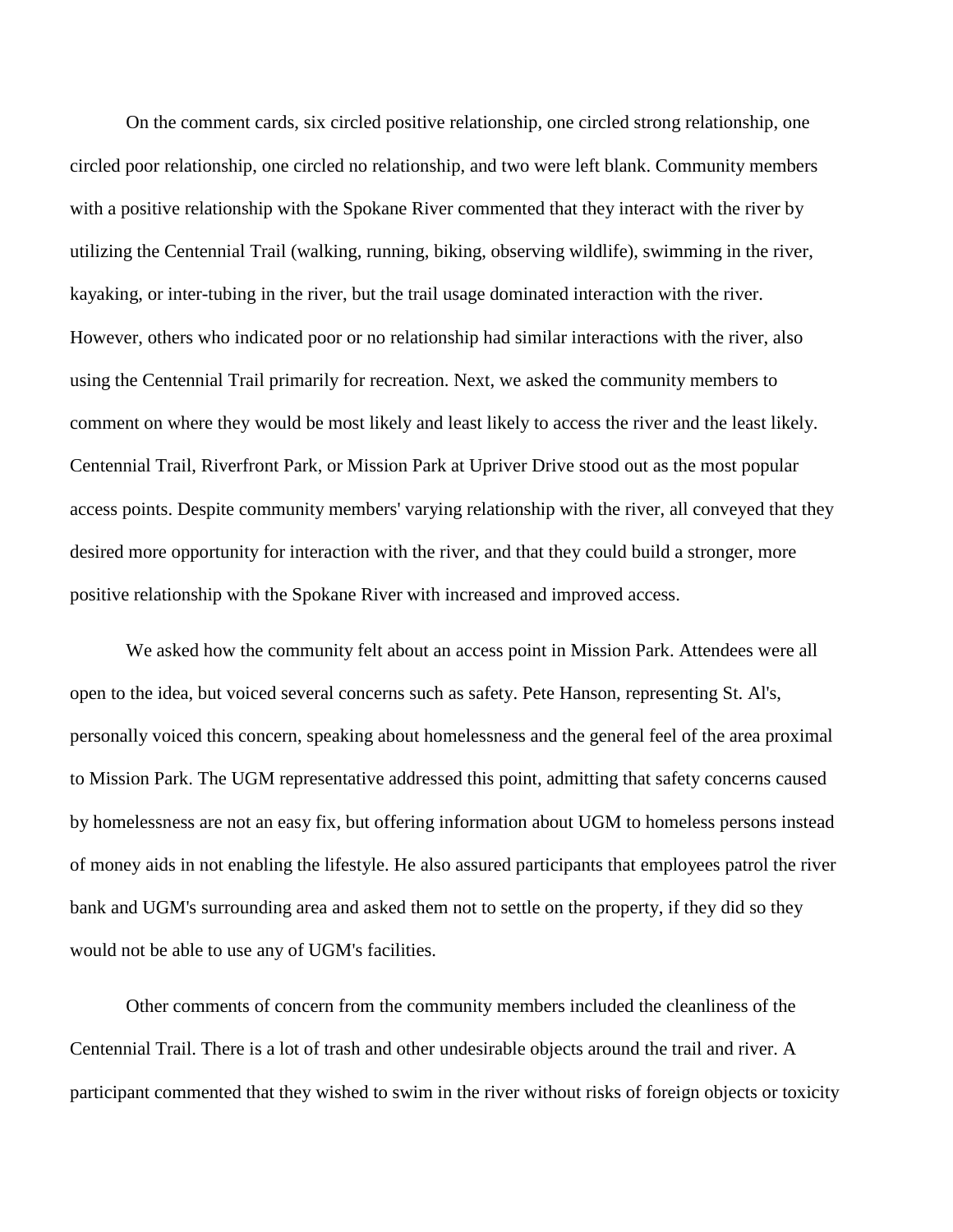in the water. One woman suggested a more diverse range of trees along the river bank to increase opportunities to bird watch in Spokane. Overall, attendees of the Community Café wanted greater interaction with the river through various types outdoor recreation. The most frequent comment about increasing interaction with the river and the parks in Spokane was through outdoor education for both children and adults. Expressing the aspiration to learn more about the Spokane River and the surrounding wildlife underscores that there is a population within the Logan Neighborhood that cares for the issues regarding the river and wanting to be apart of it. A final and chief concern was that we are all seniors and will soon be leaving Spokane behind, showing us that the desire for this project to be ongoing with at least 11 community members supporting its continuation.

# *General Outreach*

During other events, like those hosted by the Audobaun society and Gonzaga, we met other community members who were able to address some of our initial concerns. Adriane Bogais from the Lands Council informed us that the Burlington Northern Santa Fe owns the railroad that bisects the river from Mission Park, and that dealings with railroad companies often times are quite costly.

We also found that Viki Egsesdal from the Inland northwest Land Conservancy has also applied for the "no child left inside" grant, and offered to be a partner in an outdoor education program. Several members from the Audubon society offered resources for environmental education like programs at the Turnbull National Wildlife Refuge.

### **Recommendations**

With the information acquired from The Spokane River Community Café, Logan community members, and research concerning both gentrification and nature deficit disorder, as well as keeping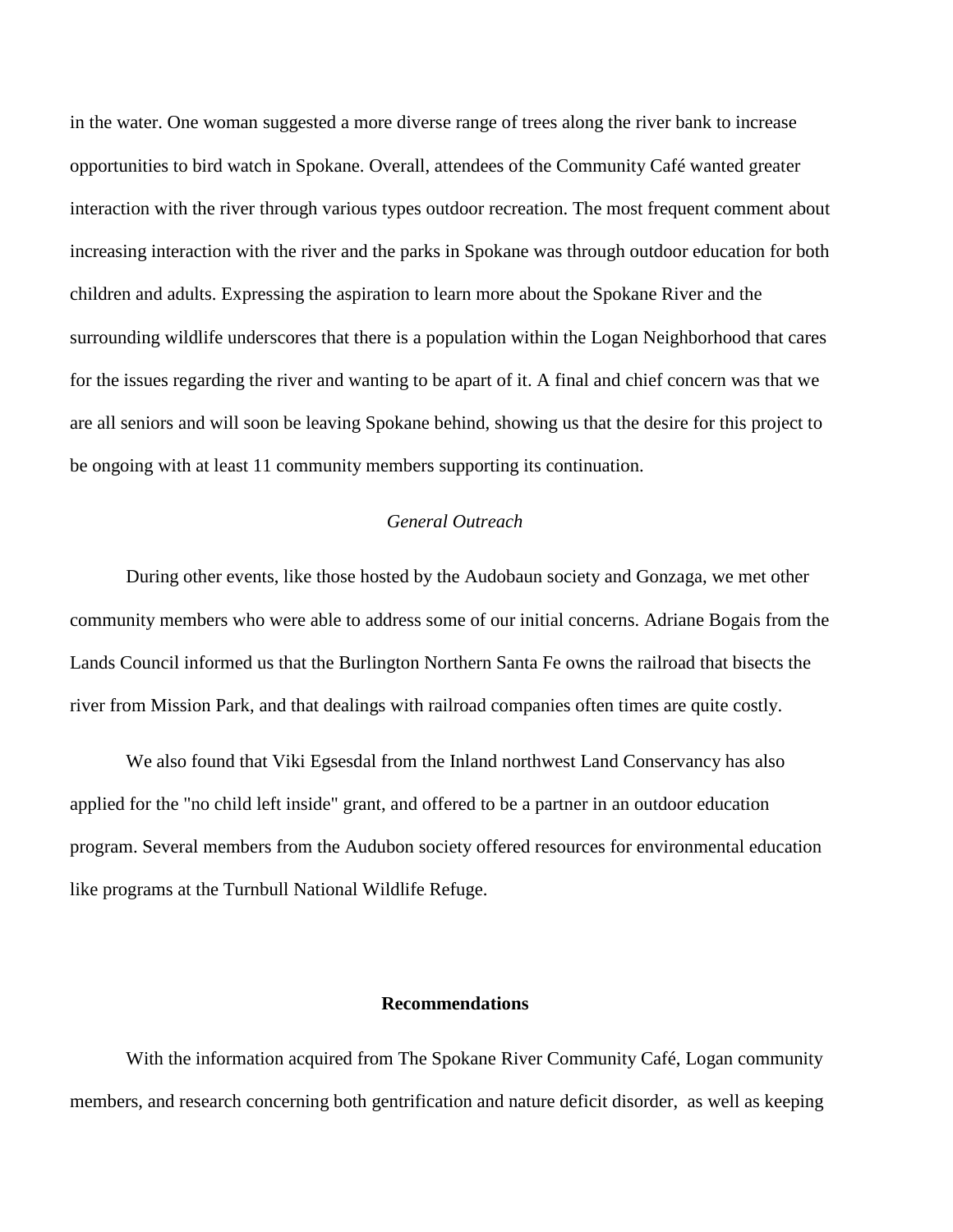in mind demographics we found, the continuation of this project is integral to the development of the Logan neighborhood as a healthier, better educated, and more active community. In order to facilitate improvement in the Logan neighborhood, we recommend collaboration between Gonzaga Environmental Studies students and Jami Otsby, who is coordinating a group of local environmental educators to partner on projects and share ideas, called the Environmental Sustainability Education in Eastern Washington (ESESE). Working collaboratively with this group, we could present environmental education opportunities to local schools that are easy to implement into science classes (field trips, river walks, etc.). After school programs are another viable option and could be a product of a grant called "No Child Left Inside." Jonas Cox, and education professor at GU has applied for this grant and envisions an after school mentoring program, between Gonzaga students and students from local elementary schools. Both of these educational options combat nature deficit disorder in an interactive and community based manner.

Mission Park's dilapidated state as well as litter along the river, we believe, warrants bi-annual or quarterly, community river clean ups. Jerry White, also known as the Spokane River Keeper, may act as a ally in this endeavor. His organization has a program that aids community river clean ups, providing trash bags, and other supplies; they also dispose of the waste. The River Clean ups may serve as an avenue not only for beautification of the area, but also for community engagement and increased interest in the project's success.

Considering the information gleaned about the railroad, we would like to assess more sites in proximity to the Logan neighborhood in which to create a recreational access point. There are several locations along upriver drive, particularly one across the street from Avista that could serve as adequate access points.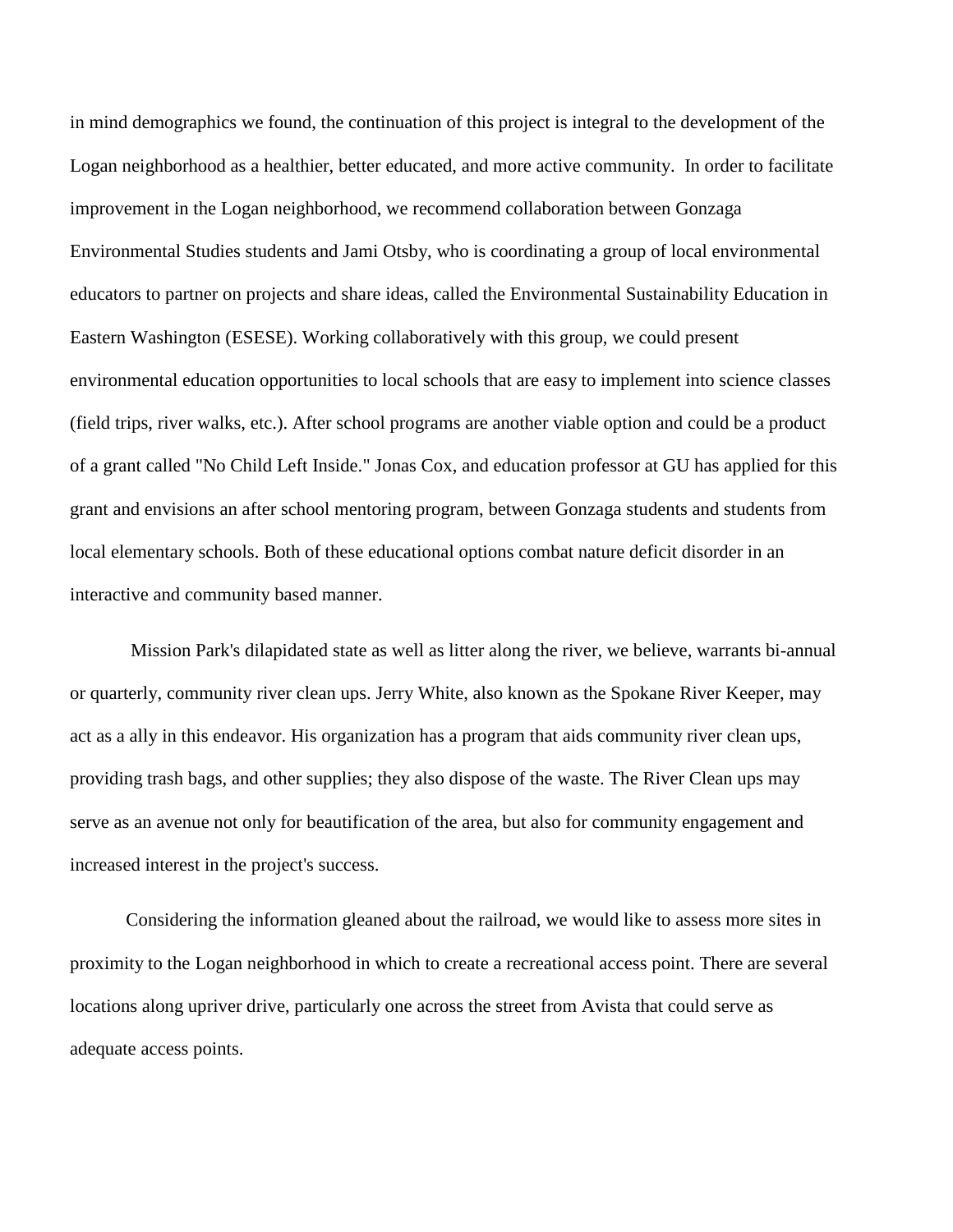To address gentrification, we recommend the continued use of the "just green enough" approach. This approach is grounded in community involvement, and rather than outsourcing green space planning, community members participate in a collective manner to produce the kind of green space that most benefits residents. This requires continued and consistent outreach. One way that this can furthered is by hosting monthly community forums to inform and engage in a dialogue with interested community partners about the progress of this project. Another way is to use a Charrette Planning Process, once the planning stages for the access point have been achieved. The Charrette Planning Process involves community members in every step of the process, from location selection to actual design and implementation. The Social media pages also can serve as a outreach vehicle, but emailing lists and consistent appearances as Logan community meetings ensure a more effective and comprehensive reach. We strongly recommend the Charrette Planning Process for potential green space and consequently, we recommend implementing communication platforms that keep a majority of the community engaged and informed in the Spokane River restoration process in order make community members adapt this project as their own.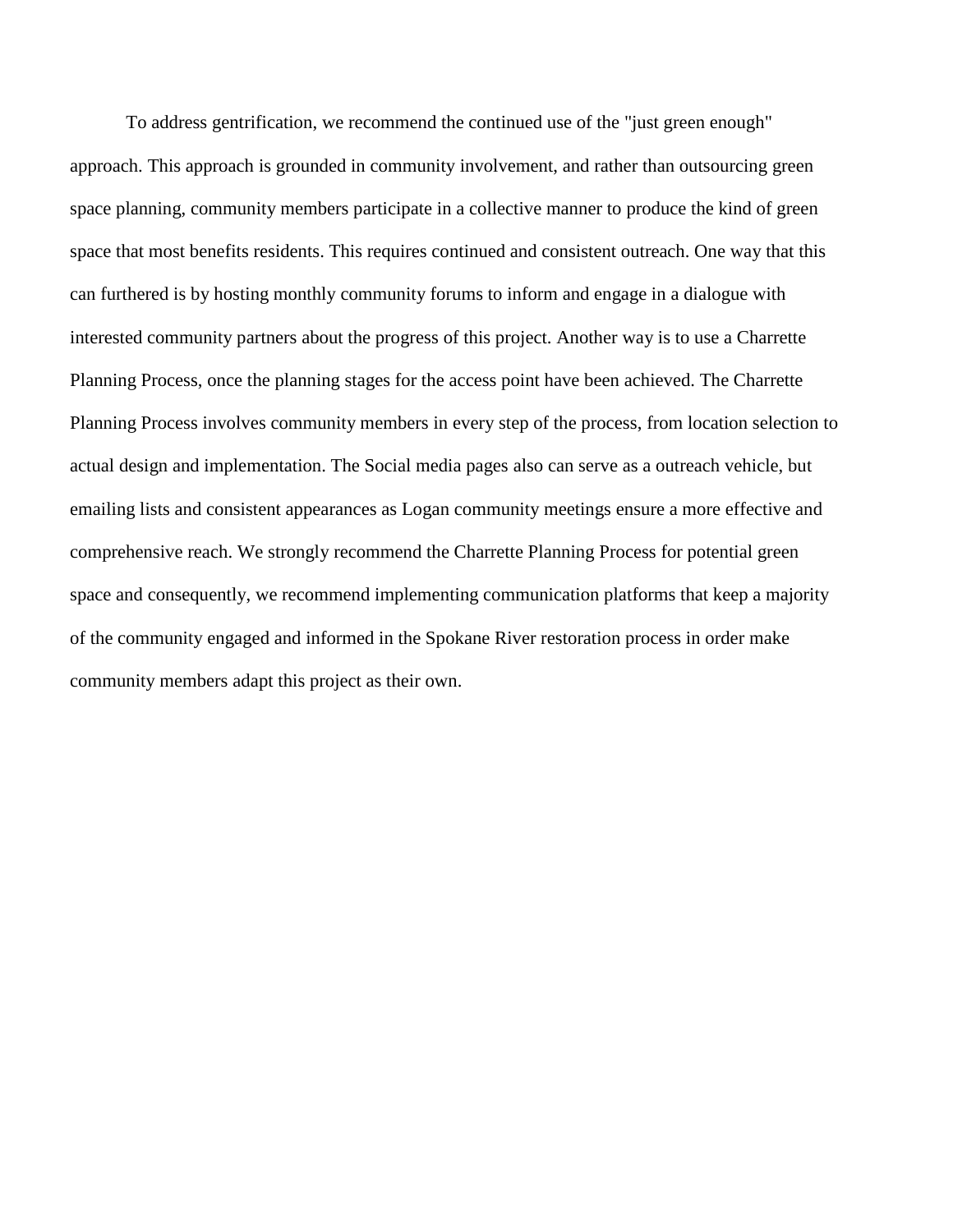#### Works Cited

- Bryson, Jeremy. "Greening Urban Renewal: Expo '74, Urban Environmentalism and Greenspace on the Spokane Riverfront, 1956-1974." *Journal of Urban History.* 2012.
- "Gonzaga University, Spokane Washington." Preliminary Findings December 2015. Accessed April 27, 2016. http://www.gonzaga.edu/Student-Development/MAPS/findings.asp.
- Louv, Richard. Do Our Kids Have Nature-Deficit Disorder?"*Educational Leadership.* Volume 67 Dec. 2009. Web. 01 Apr 2016. Pg 1-7.
- Louv, Richard. "No More "Nature-Deficit Disorder" *Psychology Today*. 28 Jan. 2009. Web. 01 Apr. 2016.

Peters D (2008) Climate change and chronic disease: public health writ large. JHH 5 (1).

- Spokane Regional Health District, comp. *Odds Against Tomorrow Health Inequities in Spokane County*.
- Warber, Sara L., Ashley A. Dehudy, Matthew F. Bialko, Melissa R. Marselle, and Katherine N. Irvine. "Addressing "Nature-Deficit Disorder": A Mixed Methods Pilot Study of Young Adults Attending a Wilderness Camp."*Evidence-Based Complementary and Alternative Medicine* 2015 (2015): 1-13. Web.